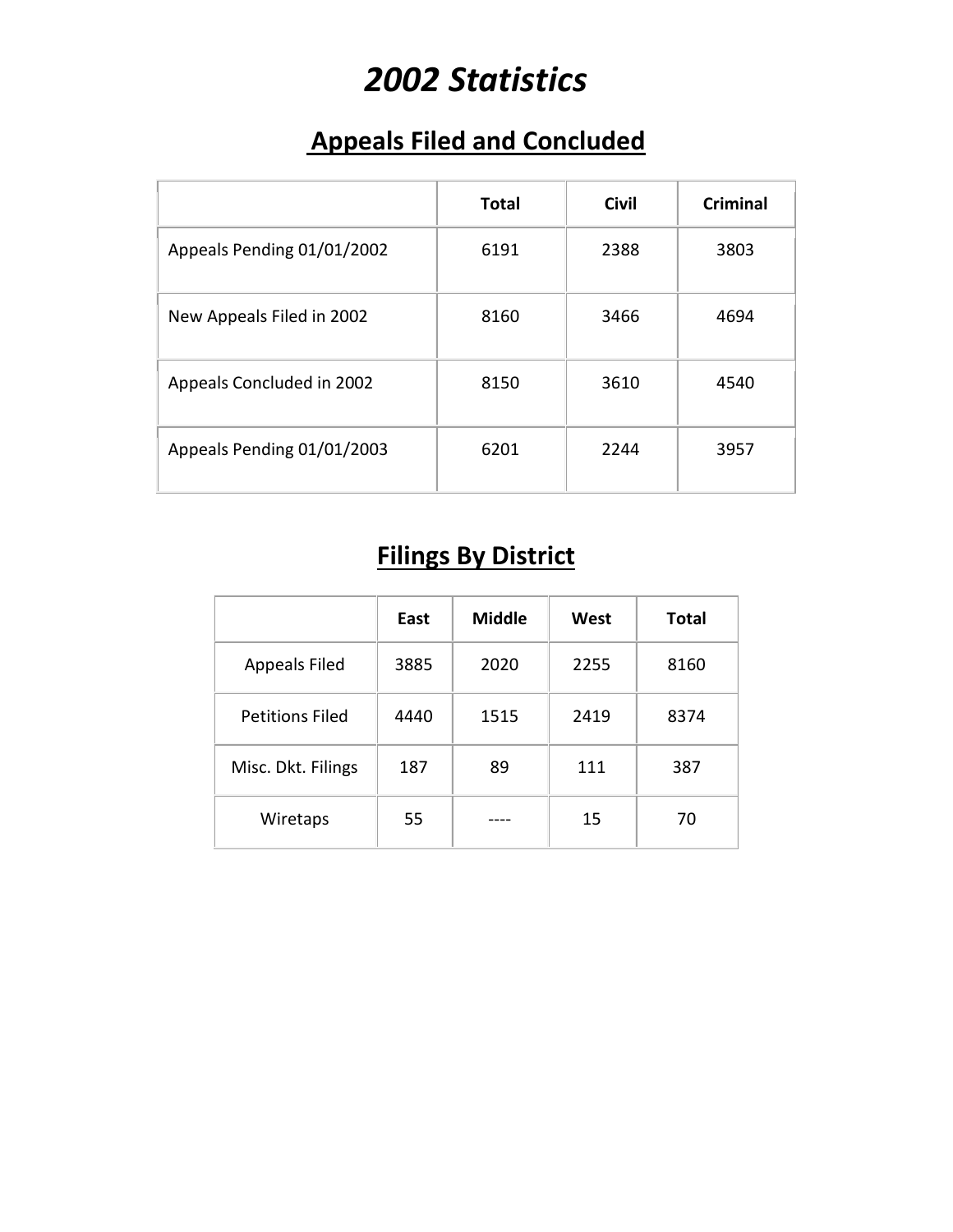## **Appeals by County of Origin**

| Adams           | 40  | Lackawanna     | 102  |
|-----------------|-----|----------------|------|
| Allegheny       | 944 | Lancaster      | 170  |
| Armstrong       | 11  | Lawrence       | 48   |
| Beaver          | 55  | Lebanon        | 65   |
| <b>Bedford</b>  | 17  | Lehigh         | 190  |
| <b>Berks</b>    | 195 | Luzerne        | 224  |
| <b>Blair</b>    | 74  | Lycoming       | 63   |
| <b>Bradford</b> | 34  | McKean         | 17   |
| <b>Bucks</b>    | 208 | Mercer         | 79   |
| <b>Butler</b>   | 75  | Mifflin        | 11   |
| Cambria         | 71  | Monroe         | 105  |
| Cameron         | 3   | Montgomery     | 277  |
| Carbon          | 26  | Montour        | 6    |
| Centre          | 109 | Northampton    | 107  |
| Chester         | 265 | Northumberland | 48   |
| Clarion         | 21  | Perry          | 14   |
| Clearfield      | 40  | Philadelphia   | 2341 |
| Clinton         | 38  | Pike           | 28   |
| Columbia        | 32  | Potter         | 20   |
| Crawford        | 50  | Schuylkill     | 91   |
| Cumberland      | 87  | Snyder         | 23   |
| Dauphin         | 222 | Somerset       | 23   |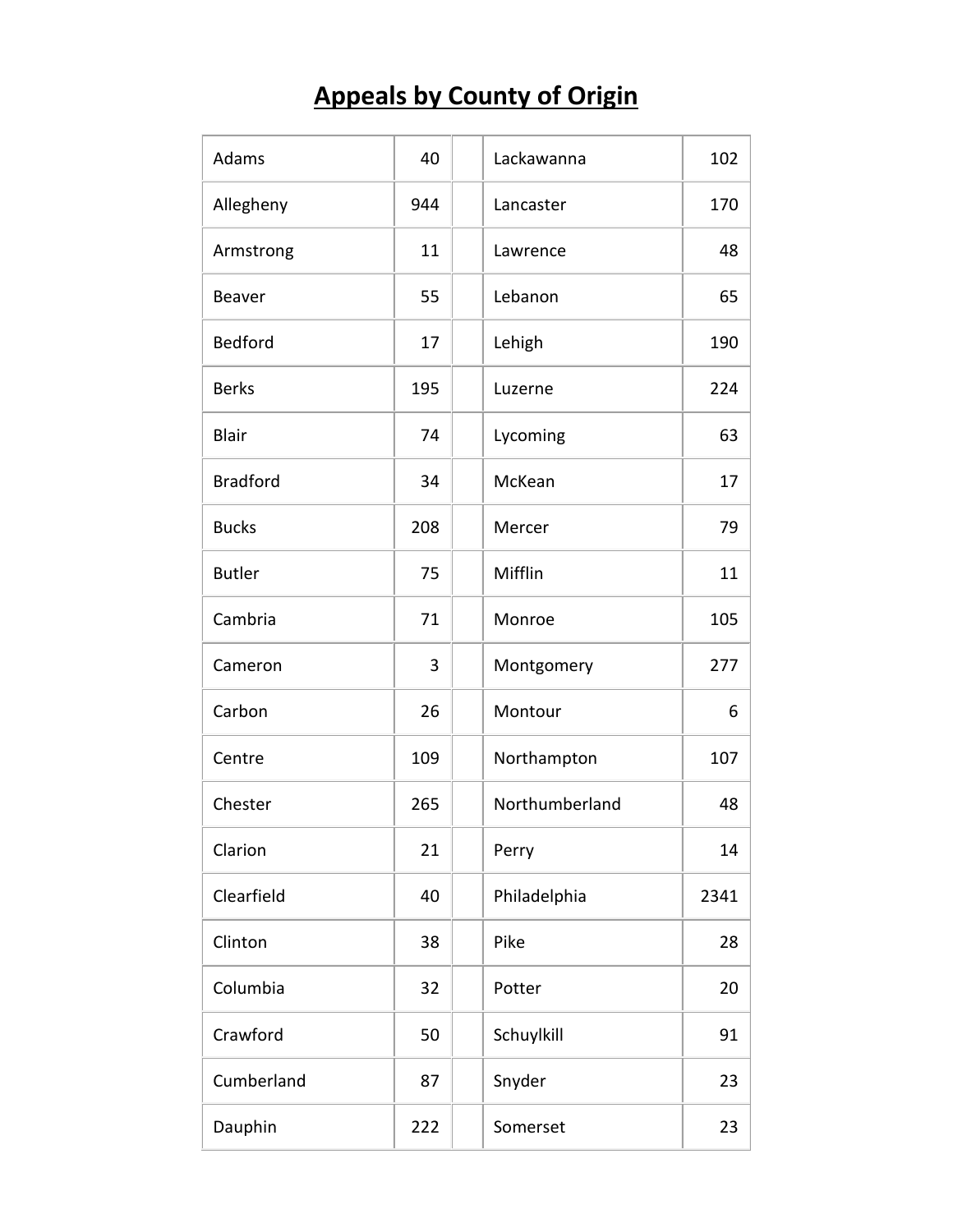| Delaware   | 303 | Sullivan     | $\overline{2}$ |
|------------|-----|--------------|----------------|
| Elk        | 10  | Susquehanna  | 32             |
| Erie       | 249 | Tioga        | 12             |
| Fayette    | 93  | Union        | 24             |
| Forest     | 5   | Venango      | 55             |
| Franklin   | 57  | Warren       | 24             |
| Fulton     | 13  | Washington   | 82             |
| Greene     | 35  | Wayne        | 35             |
| Huntingdon | 33  | Westmoreland | 100            |
| Indiana    | 36  | Wyoming      | 19             |
| Jefferson  | 18  | York         | 251            |
| Juniata    | 3   | <b>Total</b> | 8160           |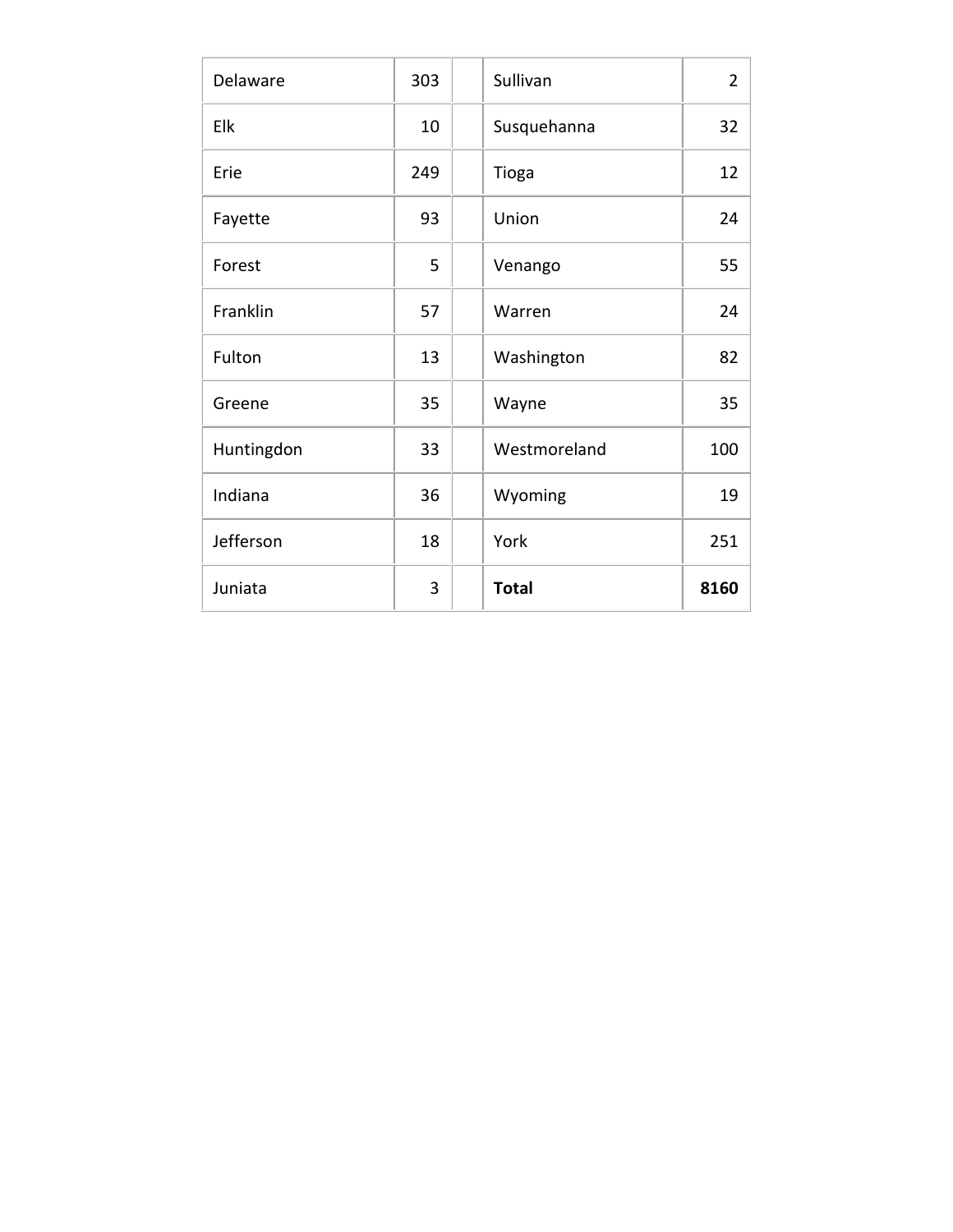### **Appeals by Type of Case**

| Action to Quiet Title          | 21  | <b>Indecent Assault</b>                    | 76   |
|--------------------------------|-----|--------------------------------------------|------|
| <b>Aggravated Assault</b>      | 464 | <b>Involuntary Deviate Sexual Conduct</b>  | 89   |
| Arbitration                    | 56  | Involuntary Termination of Parental Rights | 138  |
| Arson                          | 25  | <b>Legal Malpractice</b>                   | 45   |
| Asbestos                       | 26  | <b>Medical Malpractice</b>                 | 131  |
| Assault                        | 134 | Mortgage Foreclosure                       | 40   |
| Assumpsit                      | 120 | Motor Vehicle Accident                     | 73   |
| <b>Attempted Murder</b>        | 21  | Murder                                     | 151  |
| <b>Burglary</b>                | 171 | Murder 1                                   | 202  |
| Child Support                  | 185 | Murder 2                                   | 27   |
| Civil Action - Law             | 693 | Murder 3                                   | 74   |
| Confession of Judgment         | 24  | Possession of an Instrument of Crime       | 41   |
| Contract                       | 122 | Premises Liability - Slip and Fall         | 56   |
| <b>Controlled Substance</b>    | 607 | <b>Protection from Abuse</b>               | 53   |
| <b>Corruption of Minors</b>    | 60  | Rape                                       | 164  |
| Criminal                       | 131 | <b>Receiving Stolen Property</b>           | 38   |
| <b>Criminal Conspiracy</b>     | 147 | Recklessly Endangering Another Person      | 27   |
| <b>Criminal Tresspass</b>      | 28  | Robbery                                    | 313  |
| Custody / Visitation           | 198 | <b>Spousal Support</b>                     | 72   |
| Declaratory Judgment           | 82  | Summary Offenses/Conviction                | 73   |
| Dependency                     | 92  | <b>Termination of Parental Rights</b>      | 27   |
| Disorderly Conduct             | 44  | <b>Terroristic Threats</b>                 | 35   |
| Divorce                        | 289 | Theft                                      | 126  |
| Driving Under the Influence    | 250 | Tort                                       | 28   |
| Ejectment                      | 34  | Trespass                                   | 209  |
| Equity                         | 176 | <b>Uniform Firearms Act</b>                | 47   |
| Estate/Probate/Wills/Intestate | 120 | <b>Vehicle Violations</b>                  | 71   |
| Forgery                        | 39  | Other Civil*                               | 356  |
| <b>Habeas Corpus</b>           | 21  | Other Criminal*                            | 882  |
| Harassment                     | 31  |                                            |      |
| Homicide                       | 85  | <b>TOTAL</b>                               | 8160 |

*\* Includes appeals originally classified as "other" as well as appeals originally classified in categories with fewer than 20 appeals filed in 2002.*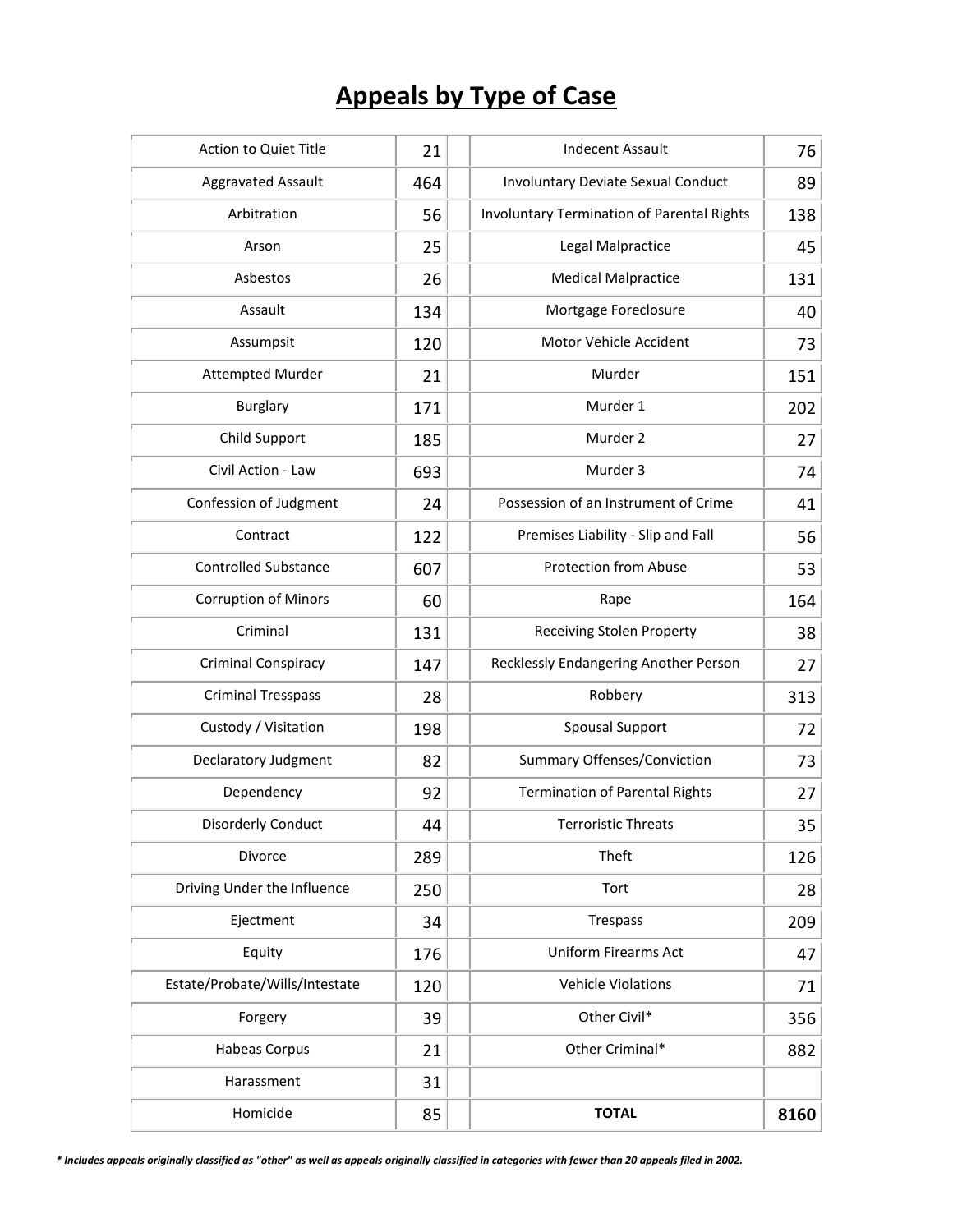#### **Opinions Filed**

|                             | <b>Total</b> | <b>Civil</b> | <b>Criminal</b> |
|-----------------------------|--------------|--------------|-----------------|
| Published Opinions 2002     | 420          | 244          | 176             |
| Non-Published Opinions 2002 | 4635         | 1576         | 3059            |
| <b>Total 2002</b>           | 5055         | 1820         | 3235            |

#### **Disposition of Appeals by Type of Disposition and Type of Case**

| <b>Type of Disposition</b> | <b>Total</b> | <b>Civil</b> | <b>Criminal</b> |
|----------------------------|--------------|--------------|-----------------|
| By Filed Decision          | 5315         | 2003         | 3312            |
| By Order or Discontinuance | 2835         | 1607         | 1228            |
| <b>Total</b>               | 8150         | 3610         | 4540            |

#### **Reargument/Reconsideration**

| Petitions Filed:          | 461 |
|---------------------------|-----|
| <b>Petitions Granted:</b> | 60  |
| <b>Percent Granted:</b>   | 13% |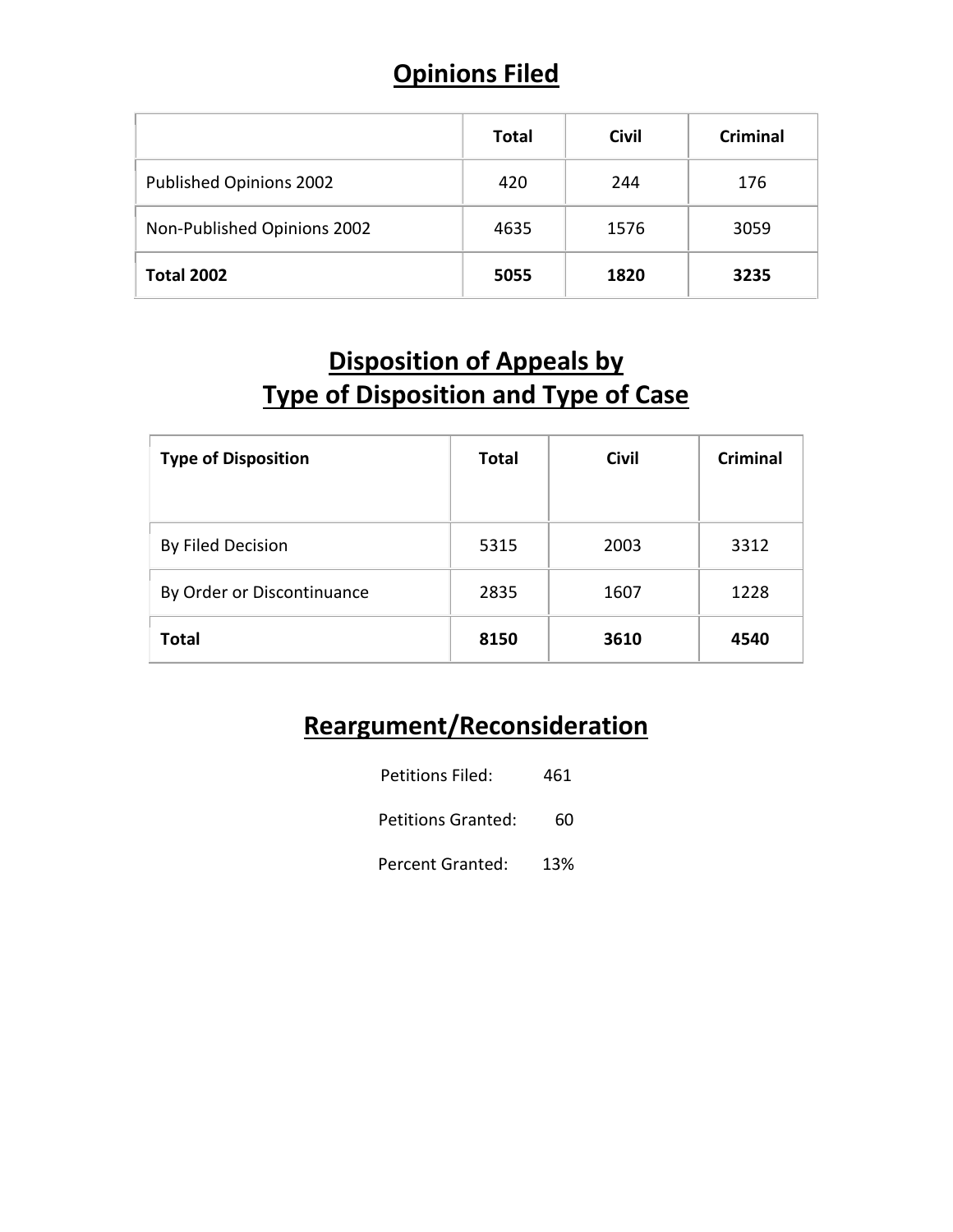#### **Superior Court Treatment of Cases from Courts of Common Pleas**

|                                   | <b>Cases Decided by</b><br><b>Published</b><br>Opinion | Percent | <b>Cases Decided</b><br>by<br><b>Unpublished</b><br>Opinion | Percent | <b>All Cases</b> | Percent |
|-----------------------------------|--------------------------------------------------------|---------|-------------------------------------------------------------|---------|------------------|---------|
| Affirmed                          | 246                                                    | 47.9    | 3747                                                        | 78      | 3993             | 75.1    |
| Reversed                          | 196                                                    | 38.1    | 663                                                         | 13.8    | 859              | 16.2    |
| Affirmed in Part/Reversed in Part | 46                                                     | 9       | 162                                                         | 3.4     | 208              | 3.9     |
| Quashed/Dismissed/Transferred     | 22                                                     | 4.3     | 208                                                         | 4.3     | 230              | 4.3     |
| Other                             | 4                                                      | 0.8     | 21                                                          | 0.4     | 25               | 0.5     |
| <b>Total</b>                      | 514                                                    |         | 4801                                                        |         | 5315             |         |

#### **Median Number of Days to Disposition for Appeals Concluded in 2002**

| From Superior Court docket date for all appeals                                 | 2621 |
|---------------------------------------------------------------------------------|------|
| From Superior Court docket date for appeals disposed by order or discontinuance | 821  |
| From Superior Court docket date for appeals disposed by filed decision          | 3211 |
| From original record filing date for appeals disposed by filed decision         | 2501 |

#### **Supreme Court Treatment of Superior Court Cases**

#### *Allocaturs: Cases Filed And Concluded*

| Total Allocatur Petitions Filed In 2002 From Superior Court Decisions |      |
|-----------------------------------------------------------------------|------|
| Number Granted                                                        | 125  |
| Number Denied                                                         | 1659 |
| Other Disposition                                                     | 20   |
| <b>Open</b>                                                           | 958  |